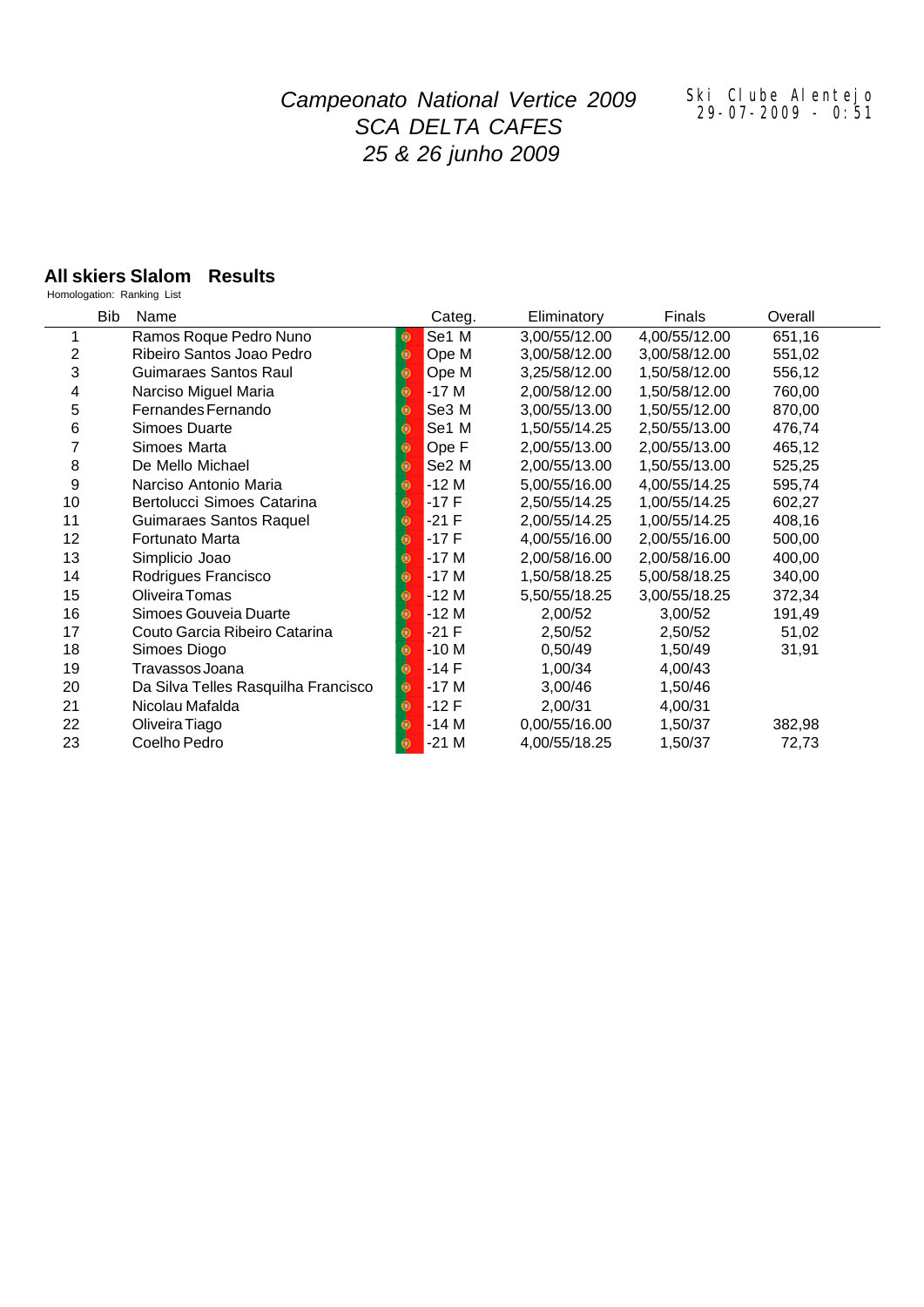# *Campeonato National Vertice 2009 SCA DELTA CAFES 25 & 26 junho 2009*

#### *Ski Clube Alentejo 29-07-2009 - 0:51*

### **All skiers Tricks Results**

Homologation: Ranking List

|   | Bib<br>Name           | Categ.       | Eliminatory | Finals | Overall |  |
|---|-----------------------|--------------|-------------|--------|---------|--|
|   | Simoes Duarte         | <b>Se1 M</b> | 2080        | 2710   | 301,11  |  |
| 2 | Narciso Miguel Maria  | $-17M$       | 1900        | 1820   | 180,78  |  |
| 3 | Fernandes Fernando    | Se3 M        | 1360        | 920    | 394,20  |  |
| 4 | Simoes Marta          | Ope F        | 850         | 810    | 99,07   |  |
| 5 | Narciso Antonio Maria | $-12M$       | 730         | 800    | 110,96  |  |